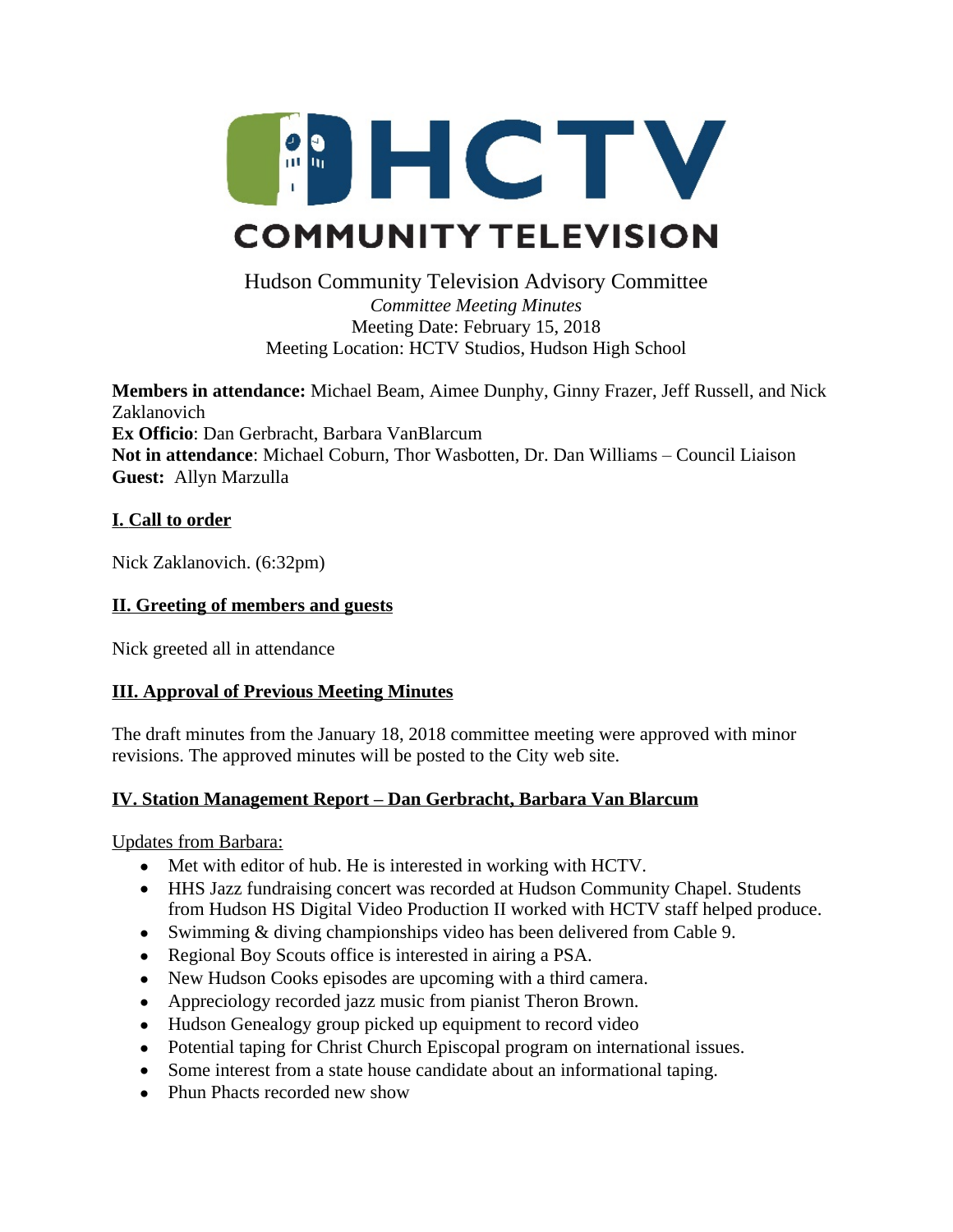- KB Times is going weekly. Working with DVPII class on production.
- Music from Buckeye State has new programming
- Christian Unity Prayer Service was submitted by First Congressional Church
- Nick & Allyn produced new program.
- Recording of Hudson Women's Club to air.

# Updates from Dan:

- Demo of new carousel system. Reps from potential partners across the community came including the HCSD, Welcome Center, Western Reserve Academy and others.
- Grant submitted to the Burton D. Morgan foundation for system, will be announced in June.
- Gary Dixon has gotten new microphones for studio / mobile shoots.
- Random Acts of Kindness social media video for city went up last week.
- Dan will go to NAB this year in the second week of April.
- Vimeo account has been created & loaded with videos. Business account was created with 20% coupon. Dan is working on integrating features to launch the site publically. Site is now available at [http://vimeo.com/hudsoncommunitytv.](http://vimeo.com/hudsoncommunitytv) Can create custom videos.
- HCTV will be producing more social media shorts for the city in the near future.

Ginny suggested the new city building play the HCTV shorts and have some information about HCTV studio nearby.

## **V. Friends of Hudson Community Television**

Friends group is meeting after tonight's meeting.

#### **VI. New Access Program Ideas**

- Barbara: Hudson HS multimedia class will be recording pancake breakfast.
- Barbara: Feb. 25 Community Chorus at Christ Church Episcopal will be recorded
- Barbara: Upcoming basketball game on Feb. 16 will be recorded
- Group discussion: Unclear about recording a March 1st band concert. Will follow up.
- Nick: Ben Franklin talk by Tom Vince is shot, editing ongoing
- Nick: HHA meeting from February (Speaker from National Park)

# **VII. Previous Meeting Follow-Up**

- Ginny noted that the spring musical is upcoming. Could we film that? Dan has looked into recording it, but there are copyright restrictions for airing.
- Ginny asked last month about PTO grants. Mr. Ondash is a member and will explore potential grant possibilities.
- Jeff has looked into progress on tri-fold flyer. Progress is slow but moving forward.
- Nick asked for a demo of new Sony camera.
- No updates on Pasco office move or combining with IT.
- Video class is going well.
- Group signed a thank you letter for the Hudson Community Foundation grant.